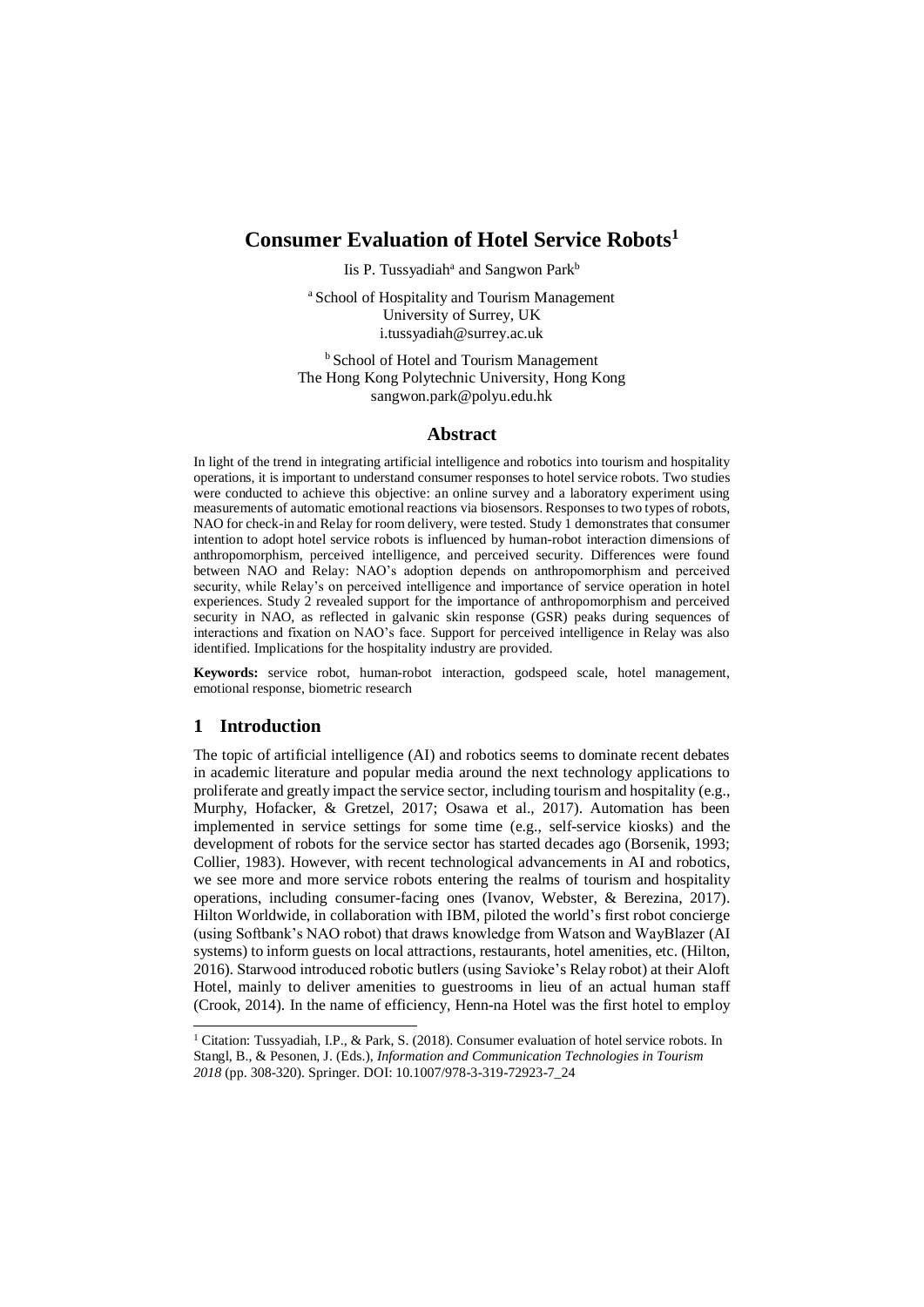robots throughout its entire operations, from check-in at the front desk to automated luggage delivery and in-room companion (Guardian, 2015). The implementation of hotel robotics is often integrated with other enabling technologies such as facial recognition, automatic payment, drone delivery, and self-driving cars.

For hotels, efficiency of activities performed by staff is measured by the time needed to execute them; the less time, the less expensive labour cost would be. Hence, investment in robot labour is often less expensive than paying humans (Osawa et al., 2017). However, the adoption of service robots changes the nature of service experience as some service encounters are redefined by human-robot interaction (HRI). Different from industrial robots whose performance metrics solely depend on efficiency, the success of service robots depends on the satisfaction of the users (Bartneck et al., 2009a; 2009b). Therefore, it is important to understand the characteristics of robots that induce positive reactions from consumers in service settings such as hotels. The aims of this research are: (1) to understand consumer evaluation of hotel service robots and its effects on adoption intention, and (2) to identify if consumers react differently to different types of hotel service robots (i.e., NAO vs Relay) in light of their operational capabilities (i.e., check-in vs room delivery). In order to achieve these goals, two studies were conducted: (1) self-report measures of robot evaluation collected via a large-scale online survey and (2) psychophysiological measurements of automatic emotional reactions to robots collected using biosensor equipment. These two studies followed a concurrent nested (embedded) design, where the latter is used to complement and corroborate the findings of the former.

## **2 Human-Robot Interaction in Service**

In light of the substantial impact potentials of autonomous robots on society, researchers have paid more attention to HRI. Compared to automated machines, robots are mobile and of a greater degree of embodiment, in order to fulfil their social and operational functions (Salem et al., 2015). The autonomy of a robot, which is its ability to accommodate variations of its environment (Stubbs, Hinds, & Wettergreen, 2007), intensifies its interactions with people (Thurn, 2004). This implies that robots get more empowerment, enabling them to make their own decisions in a wide range of circumstances. Thrun (2004) distinguished two types of HRI: direct and indirect interactions. The nature of HRI is closely associated with information flow (e.g., Duncan & Moriarty, 1998). Direct interaction exposes the bidirectional flow of information, which shows an equal footing between people and robots. Indirect interaction assumes a unidirectional communication whereby a robot acts on the basis of a command by an operator and responds back to its user.

Researchers have attempted to conceptualize and operationalize the different dimensions of HRI to explain user satisfaction with service robots (e.g., Bartnek et al., 2009a; 2009b). Humanoid robots have gained substantial attention due to the advantage of their appearance. In general, previous studies indicated that human appearance is more likely to induce positive perceptions and attitudes. That is, anthropomorphism (i.e., attribution of human characteristics to nonhuman objects) enhances a sense of efficacy with nonhuman objects as well as amplifies emotional attachment with them (Kiesler & Goetz 2002). Scholars in cognitive psychology suggested that perceived similarity between human behaviour and nonhuman movement of objects enhances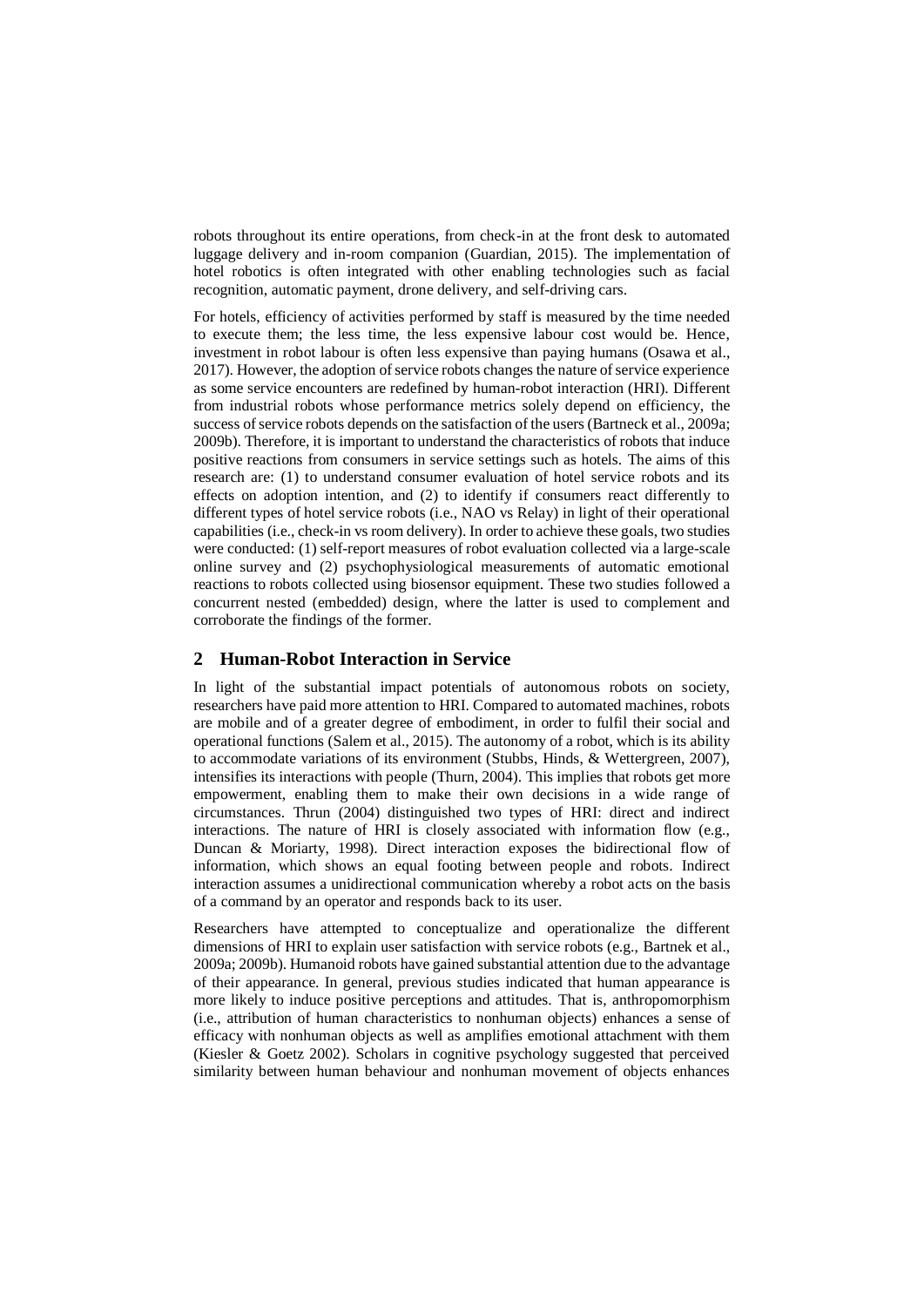accessibility of human schema (Morewedge, Preston, & Wegner, 2007). Anthropomorphizing products and brands, thus, can facilitate consumers to feel a congruency between human schema and the product features due to the human metaphor arising from the human-like objects (Aggarwal & McGill, 2007). Therefore, humanoid form of robots has traditionally been seen as the obvious strategy for successfully integrating robots into service/social environments (Duffy, 2003).

Animacy is another characteristic that robotics researchers aim for when designing robots. Robots that are lifelike can deeply involve users emotionally, which, in turn, will influence their behaviour (Scholl & Tremoulet, 2000). As robots can demonstrate physical behaviour, reactions to stimuli, and language skills (Bartneck et al., 2009b), they can be perceived as lifelike to a certain degree. More importantly, robots designed to interact with people in socially meaningful ways (such as service robots) are suggested to demonstrate a certain extent of personality (Lee et al., 2006). Moreover, people typically form first impressions when encountering others and positive first impressions often lead to positive evaluation. Therefore, the degree to which a service/social robot is liked by consumers (i.e., likeability) influences consumer judgment toward the robot (Bartneck et al., 2009b). Finally, perceived intelligence of robots (referring to the perceived ability of the robots to acquire and apply knowledge and skills in various service environment) and perceived safety (referring to the user's perception of the level of danger/hazard and of comfort) when interacting with service robots have been suggested critical in acceptance of robots (Bartneck et al., 2009a; 2009b).

## **3 Study 1: Evaluation of Hotel Service Robots**

#### **3.1 Methodology**

In order to achieve the research goals, a questionnaire was developed to gauge consumer evaluation of two different hotel service robots: NAO and Relay. Respondents were randomly assigned to two stimuli and presented with an image of the robot and a video depicting the robot at work: NAO serving a female guest to checkin at the front desk (using the first scenario in EARS video; EARS, 2015) and Relay delivering snacks to a guestroom (Engadget, 2014). Respondents were then asked to complete the Godspeed Questionnaire (Bartneck et al., 2009a; 2009b), which consists of five parts: anthropomorphism, animacy, likeability, perceived intelligence, and perceived security. All scales were measured by 5-point semantic differentials; for example, *Fake*–*Natural*, *Machinelike*–*Humanlike*, and *Artificial*–*Lifelike*. Then, they were asked to indicate how important check-in or room delivery is for their hotel experience and state their intention to use the robot in the future. The questionnaire was distributed via a global market research company targeting consumers in the United Kingdom (UK) and United States (US) in August 2017. A total of 841 responses were collected, comprising of 51.8% US and 48.2% UK consumers. Of them, 53% are male and 65% are between 25 and 54 years old. Over 70% of respondents had 2-year college degree or above. About 55% of them have a combined annual household income below \$60,000.

A partial least square (PLS) analysis was used to analyse the data. PLS is a proper method to address the purposes of this research. Given the limited extant studies that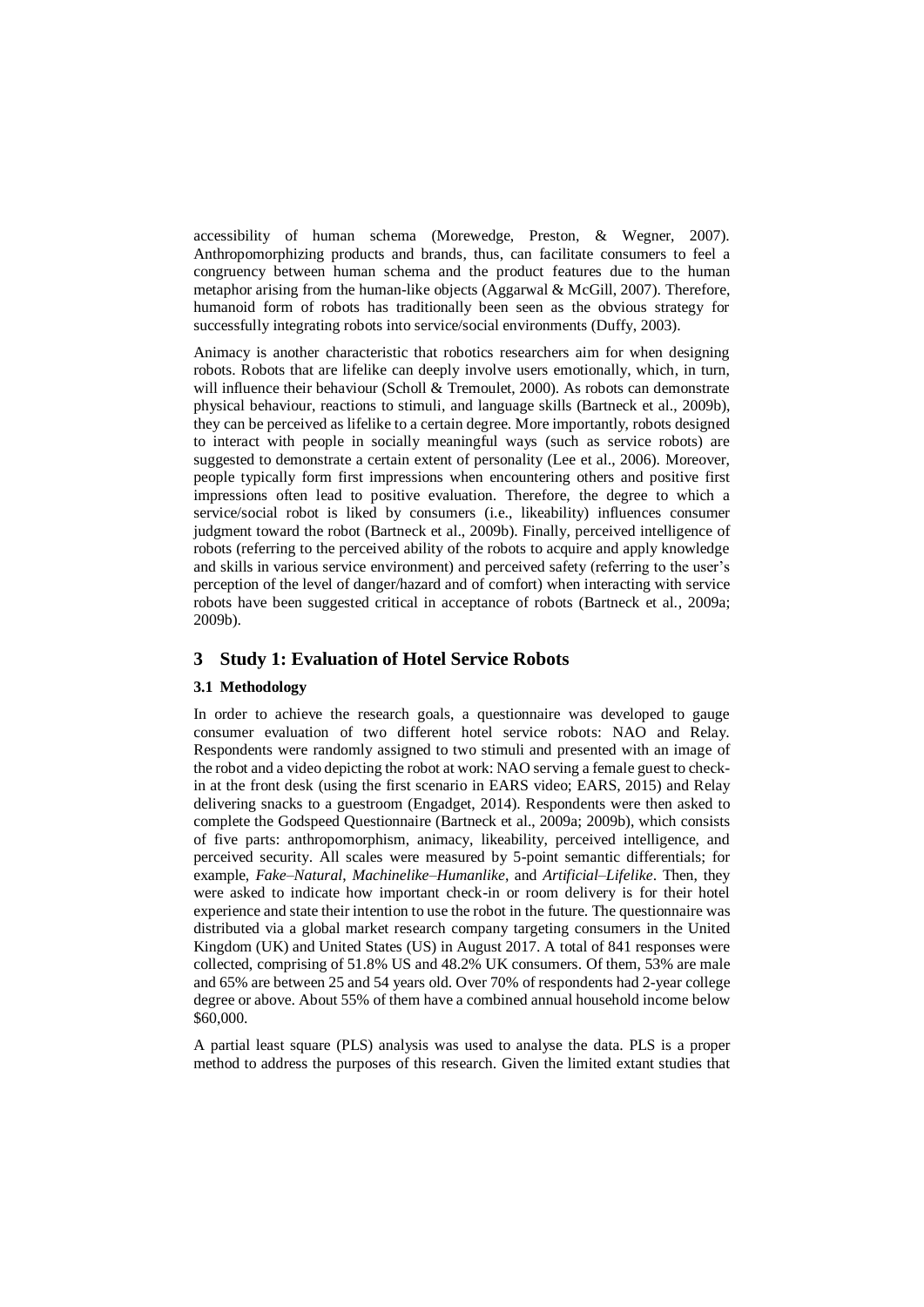investigate the influences of robots on guest experiences in tourism and hospitality, the philosophical goal of this research is exploratory (or an extension of existing structural theory) rather than theory testing or confirmation (Hair, Ringle, & Sarstedt, 2011). In this vein, PLS allows identifying exogenous factors related to evaluation of robots to better understand an endogenous construct, adoption intention. Next, a multi-group analysis was conducted to indicate responses toward NAO and Relay robots.

#### **3.2 Results**

First, confirmatory factor analysis was run using SmartPLS 3.0. It was observed that item loadings of all latent constructs are over 0.60. Table 1 presents the result of the latent correlation analysis to test construct validity. It reveals that the square roots of average variance extracted (AVEs) of individual reflective constructs are higher than inter-correlations to other constructs, which confirms discriminant validity. The square roots of AVEs of individual constructs are also over or close to 0.80. It implies that each of the latent variables explains its indicators more than the error variances, supporting a notion of convergent validity. Then, two types of reliability estimations (Cronbach's alpha and composite reliability) consistently show reasonable levels (over 0.75) (see Table 1).

**Table 1.** Discriminant Validity

| <b>Measurement Items</b>   | CА   | CR   | <b>AVE</b> | <b>Fornell-Larcker Criterion</b> |      |      |      |           |    |
|----------------------------|------|------|------------|----------------------------------|------|------|------|-----------|----|
|                            |      |      |            | AT                               | AN   | LK   | РI   | <b>PS</b> | IМ |
| AT: Anthropomorphism       | .835 | .881 | .598       | .773                             |      |      |      |           |    |
| AN: Animacy                | .851 | .895 | .632       | .707                             | .795 |      |      |           |    |
| LK: Likeability            | .943 | .944 | .815       | .517                             | .726 | -903 |      |           |    |
| PI: Perceived Intelligence | .907 | .908 | .729       | .473                             | .672 | .710 | .854 |           |    |
| PS: Perceived Security     | .779 | .822 | .702       | .447                             | .562 | .681 | .640 | .838      |    |
| IM: Importance             |      |      |            | .247                             | .297 | .241 | .213 | .215      |    |
| IN: Intention              |      |      |            | .403                             | .414 | .422 | .447 |           |    |

*Note: CA = Cronbach's Alpha; CR = Composite Reliability; AVE = Average Variance Extracted*

Next, the structural model was tested to estimate the proposed relationships by applying a bootstrapping random sampling approach (2,000 sample). As shown at Fig. 1, anthropomorphism ( $b = 0.205$ ,  $p < 0.001$ ), perceived intelligence ( $b = 0.196$ ,  $p < 0.001$ ), and perceived security ( $b = 0.194$ ,  $p < 0.001$ ) have statistically positive influences on adoption intention. These estimated factors explained approximately 27% of variances of the adoption intention.

In order to address the second objective, a multi-group analysis comparing path coefficients between those respondents who have been exposed to two different robots: NAO ( $n = 421$ ) or Relay ( $n = 420$ ), was conducted. Specifically, respondents exposed to NAO considered anthropomorphism ( $b = 0.235$ ,  $p < 0.001$ ) and perceived safety (b)  $= 0.259, p < 0.001$ ) as important elements affecting intention. In contrary, those exposed to Relay indicate that the two elements of anthropomorphism ( $b = 0.094$ ,  $p > 0.05$ ) and security ( $b = 0.055$ ,  $p > 0.05$ ) are not significant to induce the adoption intention. More interestingly, importance of operations ( $b = 0.113$ ,  $p < 0.05$ ) and perceived intelligence  $(b = 0.192, p < 0.05)$  appear to be vital factors affecting intention, in respect to a Relay robot. It is important to note that check-in was considered more critical than room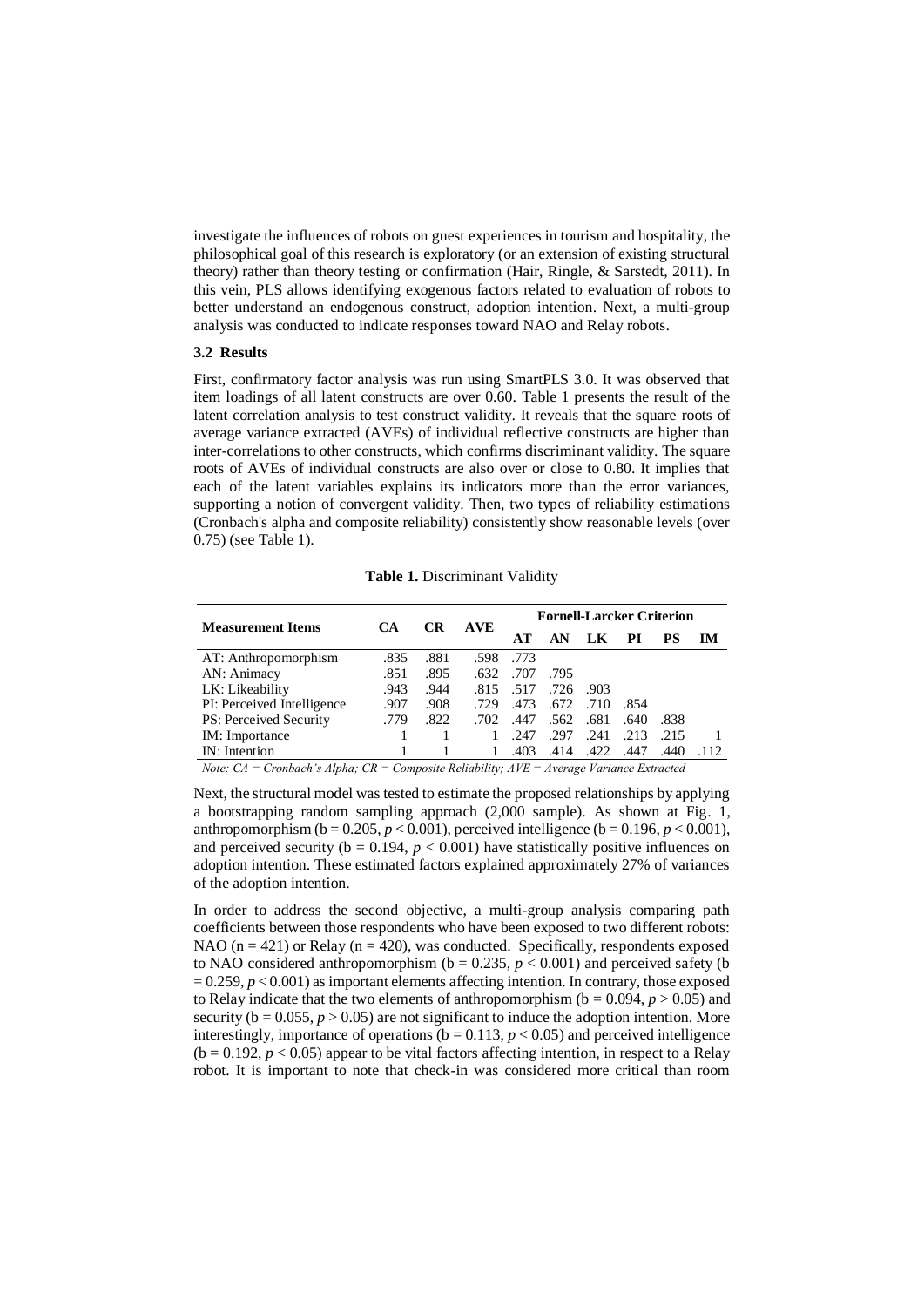

delivery, with mean values of 3.64 and 2.66, respectively  $(p < .001)$ . Adoption intention of Relay is higher than that of NAO (NAO = 2.98, Relay =  $3.28$ ; t =  $-3.59$ ,  $p < .001$ ).

**Fig. 1.** Robot Evaluation on Adoption Intention

Lastly, a series of approaches to assessing confounding effects in the estimated results were taken into account. First, Harman's single-factor test was conducted by deriving single factors from exploratory factor analysis. The unrotated principal components analysis with seven factors counts for 40.795% of the total variance, below the cut-off value of 50%. Second, it was observed that no correlation shows an extreme value ( $r$  > 0.90). The collinearity test also reveals that the variance inflation factor values of all exogenous constructs are below 10, which suggests a limited concern of multicollinearity in the model.

## **4 Study 2: Automatic Emotional Responses to Hotel Service Robots**

#### **4.1 Methodology**

To obtain better insights into consumers' inner states while viewing hotel service robots, Study 2 was conducted in a laboratory utilizing biosensor equipment: Tobii X2- 30 eye tracker, Shimmer3 GSR+, and Affectiva AFFDEX facial coding system. Eye tracker measures gaze locations, time length of fixations, and pupil dilation, which are useful to assess attention and emotional state of respondents. GSR is a measure of skin conductance, which indicates the level of sweating at the skin's surface, signalling emotional arousal (e.g., stress, excitement, cognitive loads). The specific goal of GSR measurement is to identify skin conductance responses (SCR) that can be attributed to the stimuli. Heart rate (HR) and heart rate variation (HRV) were also measured, as accelerated heart rate can indicate emotional arousal. AFFDEX is an automated facial coding system consisting of face and facial landmark detection, face texture feature extraction, facial action classification, and emotion expression modelling (McDuff et al., 2016). The emotion expressions (joy, anger, surprise, fear, contempt, sadness, and disgust), valence, and emotional engagement were detected using EMFACS system (Brave & Nass, 2003) and given scores from 0 (absent) to 100 (present). The threshold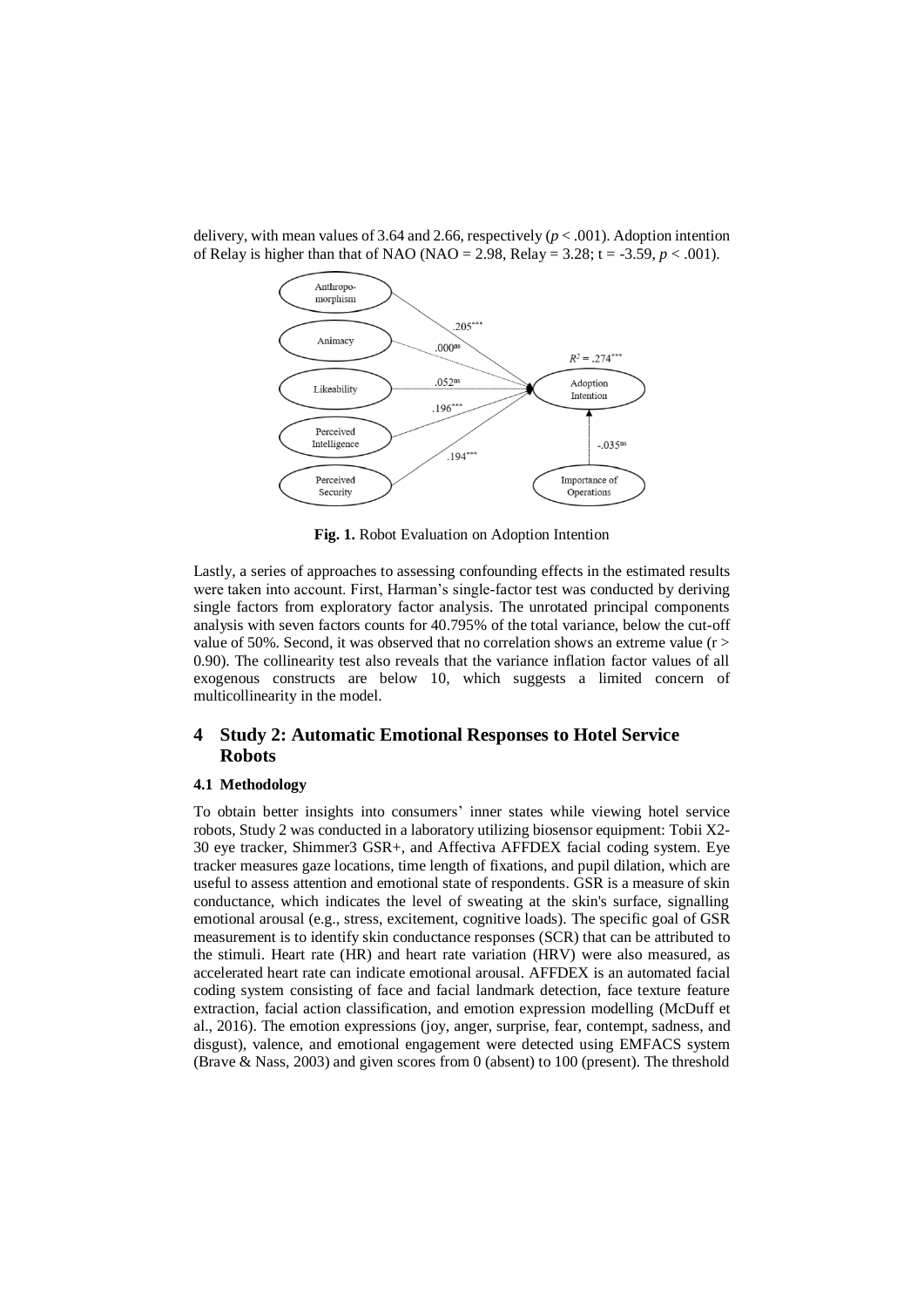for this research was set to 50. Together, these sensors provide a picture of the two dimensions in human emotions according to the circumplex model: valence and arousal (Russell, 1980; Russell & Feldman Barrett, 1999).

Respondents were invited to participate in the study through personal communication in a professional network setting. Fitted with biosensors, respondents went through a short calibration process before being exposed to the stimuli. This study uses the same stimuli and randomization procedure as in Study 1; respondents viewed the images for 8 seconds, the NAO check-in video for 77 seconds, and the Relay room delivery video for 98 seconds. The data collection and analysis were facilitated by iMotions biometric research platform for real-time synchronization of all complementary sensors. A total of 32 respondents participated in this study; 15 of them are male, 27 are in their 20s, and all reside in the UK.

## **4.2 Results**

First, to better understand the objects that caught respondents' attention, eye tracking results were consulted. Fig. 2 presents gaze distribution for NAO and Relay robots. The heatmaps show the intensity of gaze, which is concentrated on the "face" of both robots (tablet-like screen in Relay) (A). Respondents also fixated on the "chest" area (text in Relay, to the right of chest) (B), and lower body (C). On average, respondents took 1.3 seconds (secs) to fixate on NAO's face (A) and spent 1.8 secs. In comparison, TTFF for the chest area (B) is 2.1 secs and time spent is  $.9$  secs (C: TTFF = 3.4 secs, time spent  $= .3$  secs). For Relay, the TTFF for A is 1.1 secs and time spent is 2.3 secs (B: TTFF = 1.4 secs, time spent = 1.1 secs; C: TTFF = 4.3 secs, time spent = .4 secs). These results indicate that humans are naturally drawn to "faces" first, indicating the importance of anthropomorphism in robot design, confirming results in Study 1 and in previous studies (Bartneck et al., 2009b). Also, respondents were drawn to text, as evident in longer time spent fixating on Relay's face and right chest. This may indicate higher cognitive load as respondents read the text. The same patterns were also found in the videos; respondents' gaze was concentrated on the face of one who was speaking during the conversation (examples of the video sequences with gaze distribution can be found in Fig. 6). NAO's hands move during a conversation so as to indicate animacy, mimicking natural human behaviour during a conversation. This, however, did not receive significant attention by respondents when compared to the face.



**Fig. 2.** Gaze Distribution and Area of Interest: NAO vs. Relay (Images)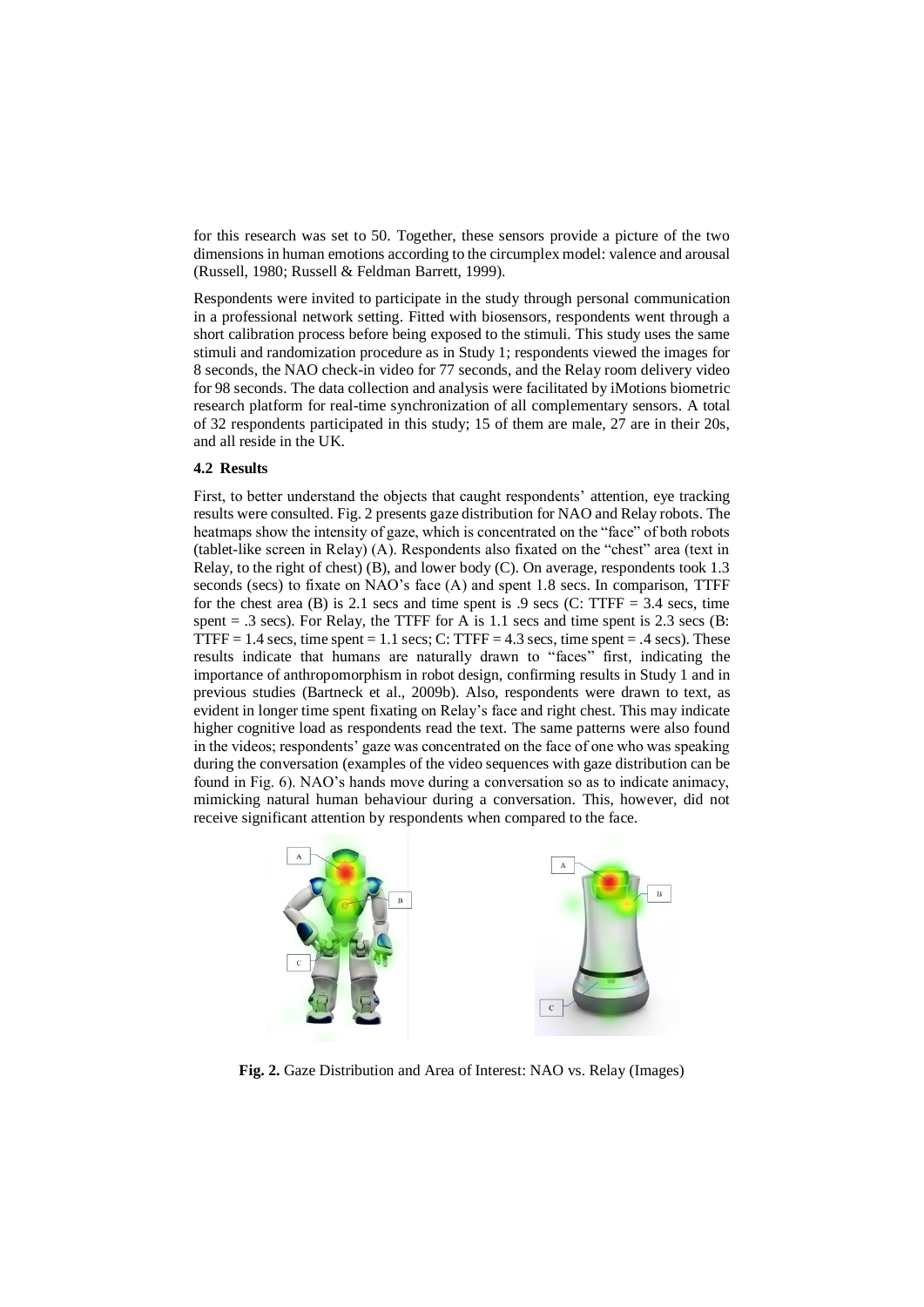Second, GSR, HR, and HRV were consulted to gauge emotional arousal levels. Fig. 3 illustrates the normalized GSR for NAO and Relay images (colours represent respondents). With the exception of a few with GSR following a downward trend without any peaks, respondents experienced GSR peaks during viewing NAO or Relay images. The share of respondents who had at least one GSR peak during viewing NAO was 73%, while Relay was 71%. The highest number of GSR peaks for NAO was five, while Relay was two. On average, NAO induced 8 peaks per minute (ppm) (net: 10.8 ppm), while Relay 6.3 ppm (net: 8.6 ppm). It is important to note that given the TTFF of 1.3 secs for NAO's face, it appears that most respondents experience an onset of GSR after fixating on the robot's face. GSR peaks on Relay are more spread out throughout the 8-second duration.



**Fig. 3.** Skin Conductance (Normalized GSR): NAO (top) vs. Relay (bottom)



**Fig. 4.** Heart Rate (top) vs. Skin Conductance (bottom): Respondent #031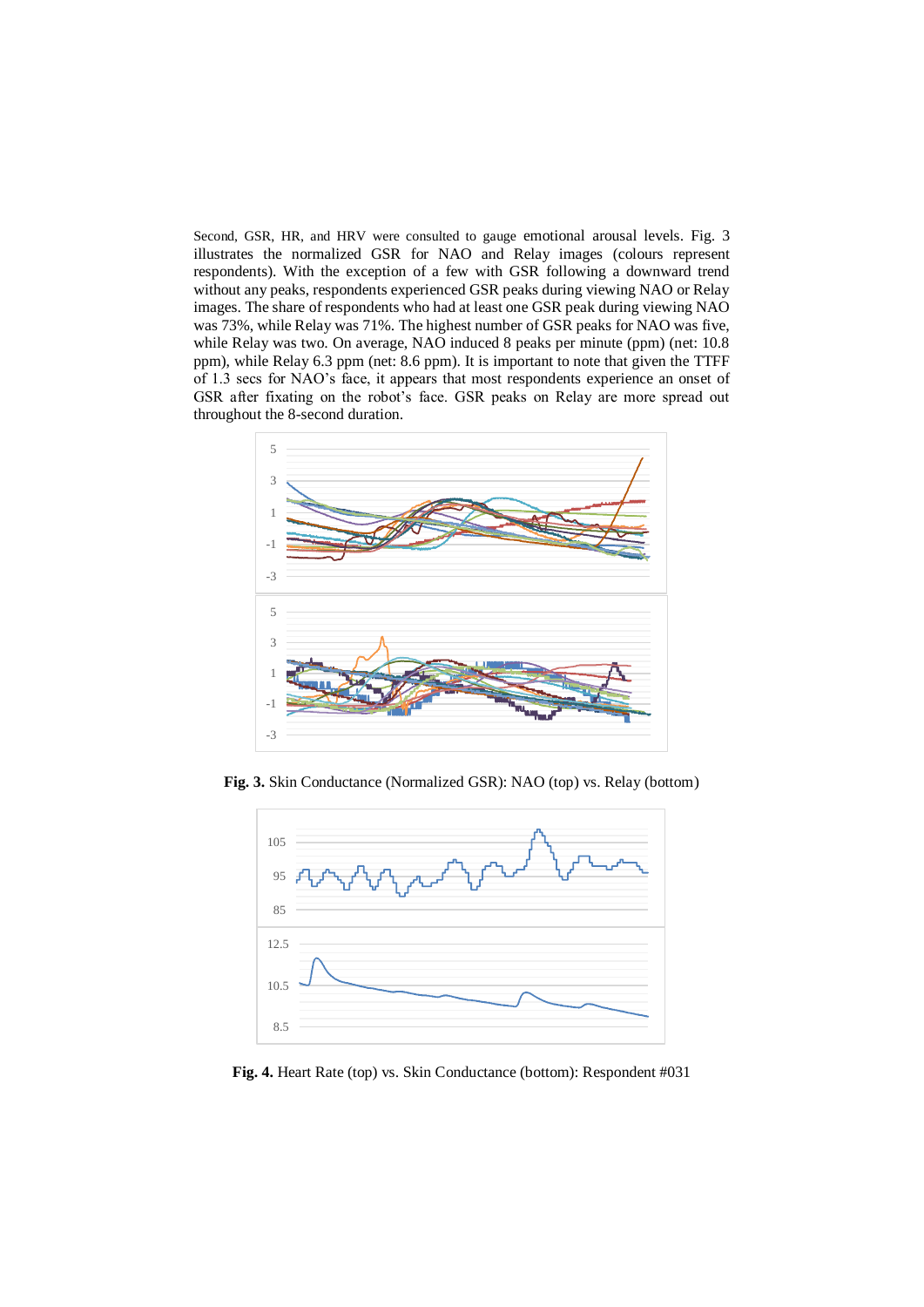

**Fig. 5.** Skin Conductance (Normalized GSR): NAO (top) vs. Relay (bottom)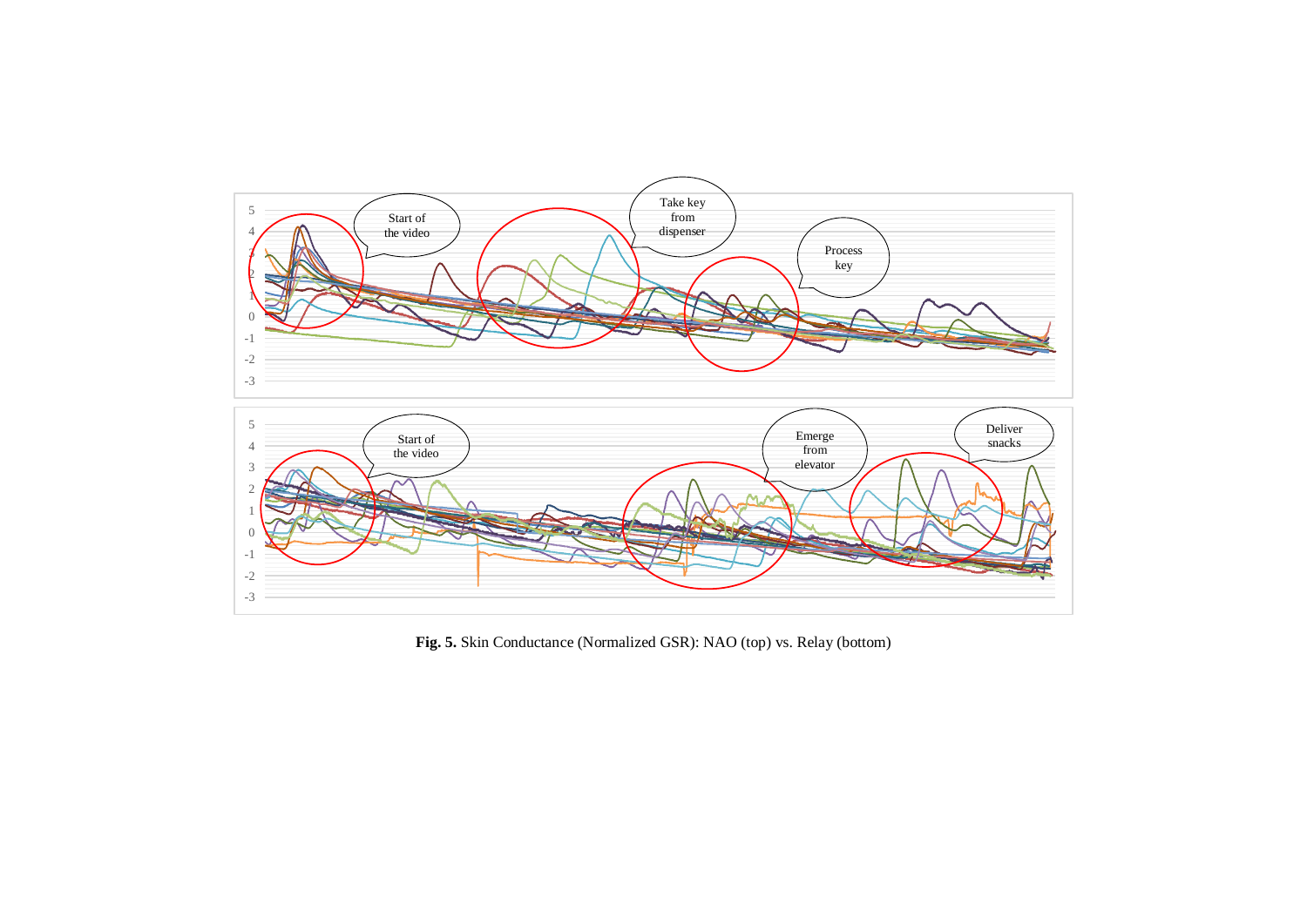In some instances, HR and HRV are consistent with GSR. However, as suggested in previous research, the impact of emotion on HR is less apparent than on GSR, as HR variability can be caused by sympathetic and parasympathetic nervous system and other mechanisms (Shimmer, 2015). Fig. 4 compares the HR and GSR from Respondent #031 who watched the NAO check-in video. While the HR is highly variable, a significant jump in HR at about two-third of the video is consistent with the peak in GSR. Due to high variability in respondents' HR, HR and HRV were consulted in this study only to complement the explanation for GSR peaks.

While watching the NAO check-in video, 87% respondents had at least one GSR peak; the highest number of GSR peaks was 12. All respondents (100%) had GSR peaks while watching the Relay video; the highest was 15. The NAO video induced 4.6 ppm on average (net: 5 ppm) and Relay 4 ppm, both higher than the typical rate of 1-3 ppm of non-specific skin conductance response (NS-SCR) (Dawson, Schell, & Filion, 2007). As illustrated in Fig. 5, GSR peaks can be attributed to several scenes in the videos. NAO is stationary; it stands on the desk and converses with the guest. Most peaks were detected at the beginning of the video, where NAO started greeting the guest. Other moments with significant peaks are when (a) NAO verifies guest's reservation and payment, and (b) asks guest to process the room key (i.e., to take a key from a dispenser and deposit it on a device located by NAO's side) (see Fig. 6). On the other hand, Relay is a mobile robot. In addition to the beginning of the video, significant peaks were detected along Relay's journey: taking the elevator, finding the room, serving the guest, being rated, and going back to the lobby.



(a) Verifying reservation and payment (b) Processing room key



**Fig. 6.** NAO Video Sequences with Most GSR Peaks (shown with gaze data) (Video credit: EARS, 2015)

Lastly, to better understand the valence of respondents' emotions, results from facial expression analysis were consulted. While most respondents maintained neutral expressions throughout the study, some occurrences of positive and negative expression were detected (i.e., when the probability exceeds the threshold). Fig. 7 presents the share of respondents expressing valence, emotional engagement, and basic emotions while watching the videos. No indication of sadness or fear was detected. From the occurrences alone, it can be observed that more NAO respondents expressed positive emotions (including joy), while more emotional engagement was detected from Relay respondents. The share of respondents who expressed positive emotion is slightly higher in NAO than in Relay (20% and 18%, respectively), but lower in terms of negative emotion (Relay =  $35\%$  and NAO =  $33\%$ ). However, in terms of time percent, on average Relay respondents had longer expressions of positive emotions (23.7% of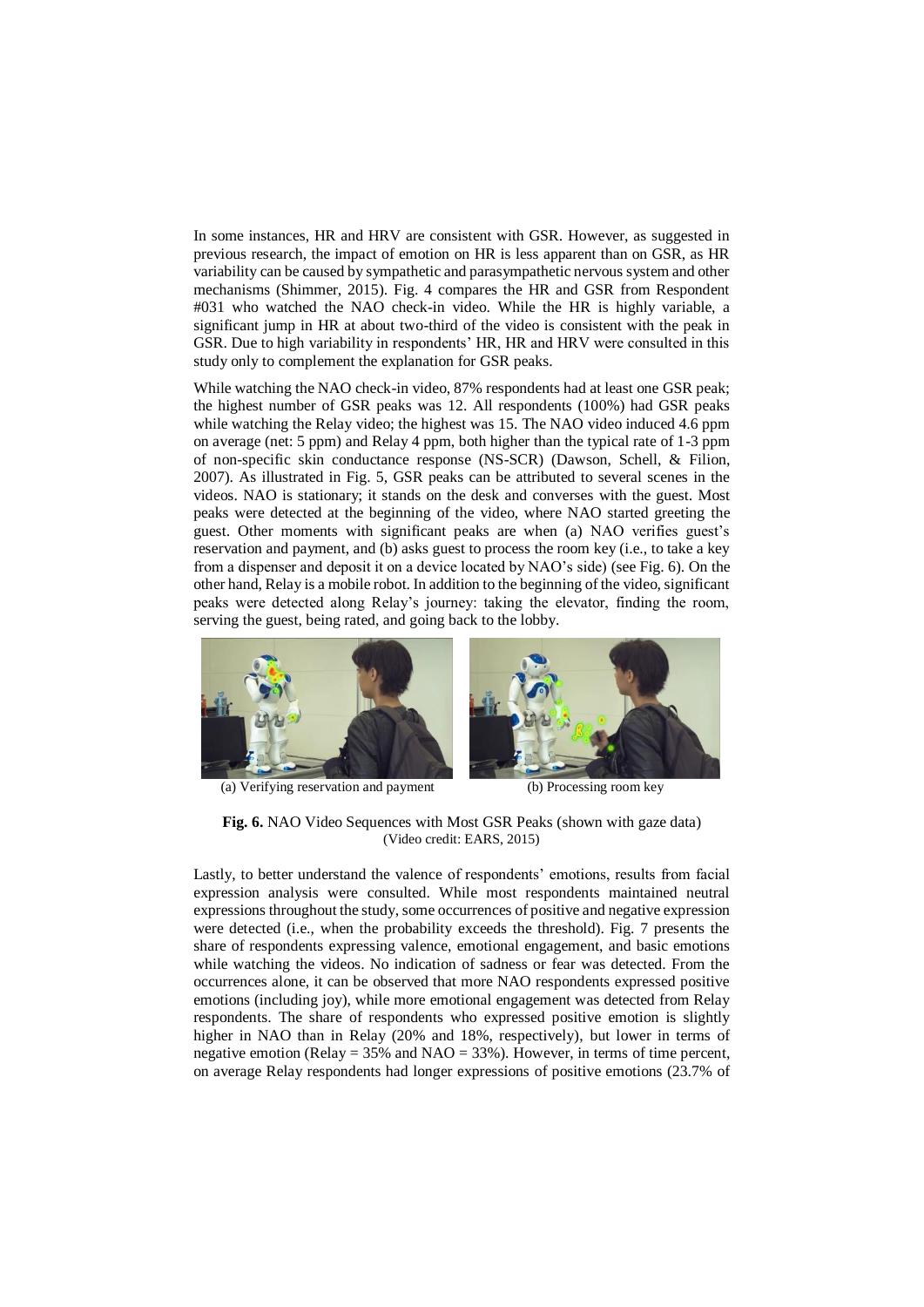the duration) than negative emotions (8.2%). On the other hand, the positive expression among NAO respondents lasted for 5.2% of the duration and the negative for 6%. When linked to other metrics (GSR peaks, HR, and eye tracking), it was identified that intense positive emotions (positive valence and joy) happened when Relay was navigating from the elevator and expressing happiness after being rated high for its service (making child-like, semi-circle movements and sounds). While this may be interpreted as indications of animacy, being able to navigate the hotel on its own signals its intelligence (Bartneck et al., 2009b), supporting Study 1.



**Fig. 7.** Percent Occurrence of Emotional Expression: NAO vs. Relay

#### **5 Conclusion and Implication**

Study 1 found that adoption of hotel service robots is significantly influenced by dimensions of HRI: anthropomorphism, perceived intelligence, and perceived safety. Considering the functions of these robots, manning the front desk and delivering items to guestrooms, they are to replace human staff and interact with guests in a social setting (i.e., direct interaction during check-in and combination of direct and indirect interactions during room delivery). Therefore, the attribution of human characteristics and behaviour to robots that take the most human function is important. Indeed, anthropomorphism was significant in inducing use intention of NAO robot for checkin. This is supported by the findings in Study 2 where respondents' attention is focused on the face, with limited fixation on other body parts. Secondly, perceived safety was significant in affecting NAO's adoption. Based on GSR peaks and HR, it was identified that respondents experienced emotional arousals during the stages when NAO verifies reservation and payment and when it instructs the guest to process a room key. It can be suggested that consumers have a certain level of concerns over the safety of the check-in process as they anticipate its outcome.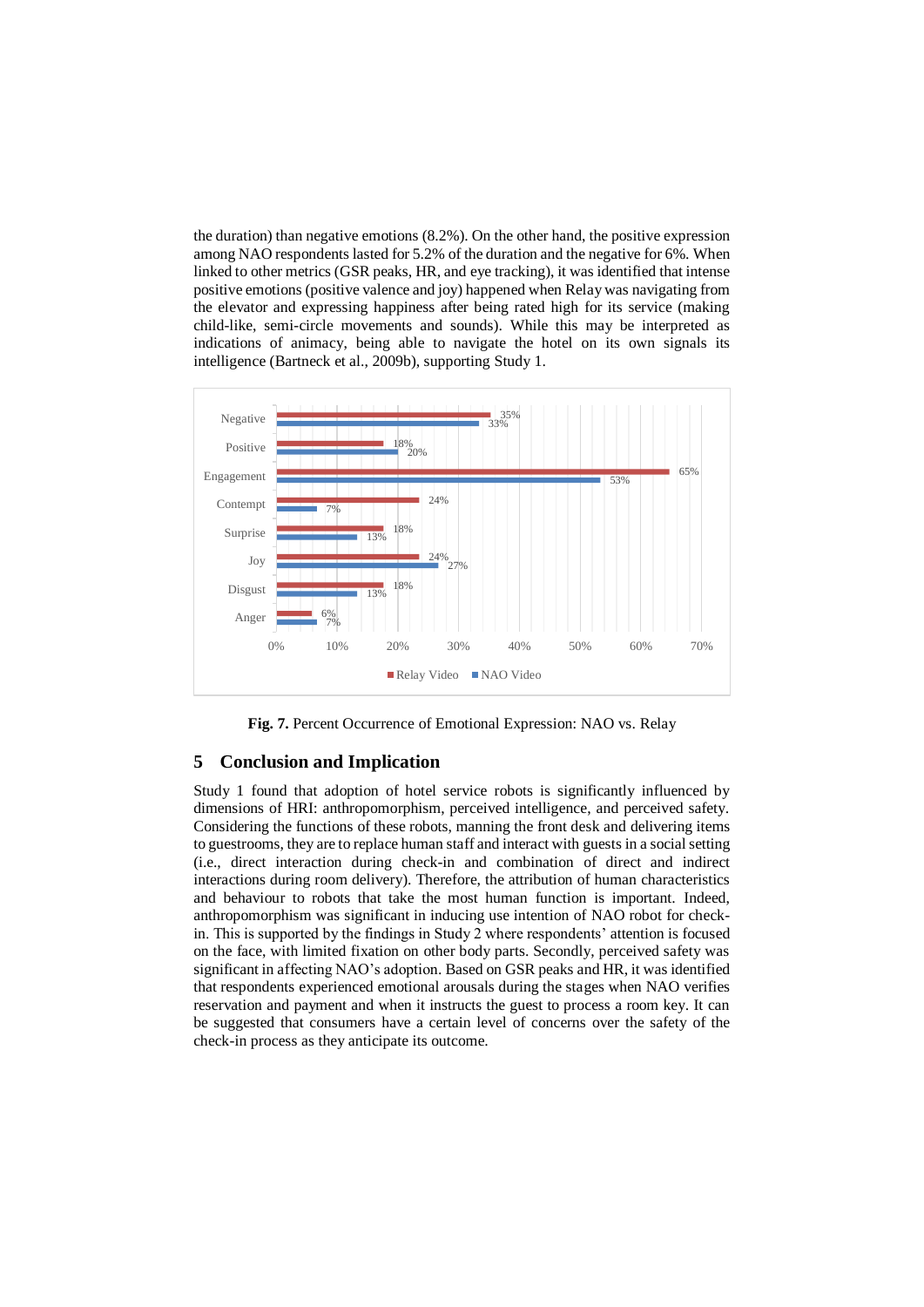On the other hand, Relay's adoption intention was significantly predicted by perceived intelligence and importance of operations. While the latter cannot be explained by Study 2, several emotional indicators hinted at perception of intelligence. For example, GSR peaks and attention were identified during critical moments when Relay is finding its way around, especially when it emerges from the elevator to navigate to the guestroom. This autonomous behaviour may be interpreted as intelligent behaviour by respondents (Bartneck et al., 2009b). It is critical to note that most respondents perceived that room delivery is not essential to hotel experience, when compared to check-in. As evident in lack of significance of perceived safety, people may feel more at ease about using robots for room delivery, as supported by the longer time share of positive emotional expressions for the duration of the Relay video.

By conducting two complementary studies, this research provides a better understanding of consumer evaluation of hotel service robots and its effects on adoption intention. Importantly, it provides empirical evidence supporting the critical factors that drive consumer adoption intention. For hotel managers, this research provides implications on the design requirements for employing robots. Firstly, for essential consumer-facing functions where consumers might be nervous about the outcomes of the interactions, it is important to enhance the feeling of safety. In addition, infusing the robots with humanlike characteristics (e.g., by programming humanlike expressions) will also contribute to inducing positive attitude from consumers. On the other hand, for non-essential service, it is important to pay more attention to functionality (e.g., robot delivery to find its way around, robot concierge to give relevant recommendations), one that will be interpreted by consumers as intelligence.

Due to limited access to hotel facilities employing actual robots, this study uses a second-hand interaction (i.e., respondents watch a video of a robot serving others). Therefore, HRI evaluation was not based on personal experience. However, the results are still significant to understand consumer openness to the emerging trends in hotel experience. Future studies should be conducted in actual service settings, using mobile eye tracker and other biosensors. Along with relatively low variance explained for behavioural intention, other factors related to adoption of new technology (e.g., trust, attitude, etc.) are suggested to consider in future research. Additionally, the videos used in this study are from two different sources: researchers (NAO) and marketers (Relay). Lastly, it is important to note that this study was not designed for experimentation with perfectly comparable situations. As robots are designed to fulfil certain functions (e.g., NAO cannot serve room delivery), comparing adoption intention between different types of robots and settings independent of the inherent design is not possible.

### **References**

- Aggarwal, P., & McGill, A. L. (2007). Is that car smiling at me? Schema congruity as a basis for evaluating anthropomorphized products. *Journal of Consumer Research*, *34*(4): 468-479.
- Bartneck, C., Kanda, T., Mubin, O., & Mahmud, A.A. (2009a). Does the design of a robot influence its animacy and perceived intelligence? *International Journal of Social Robot*, 1, 195-204.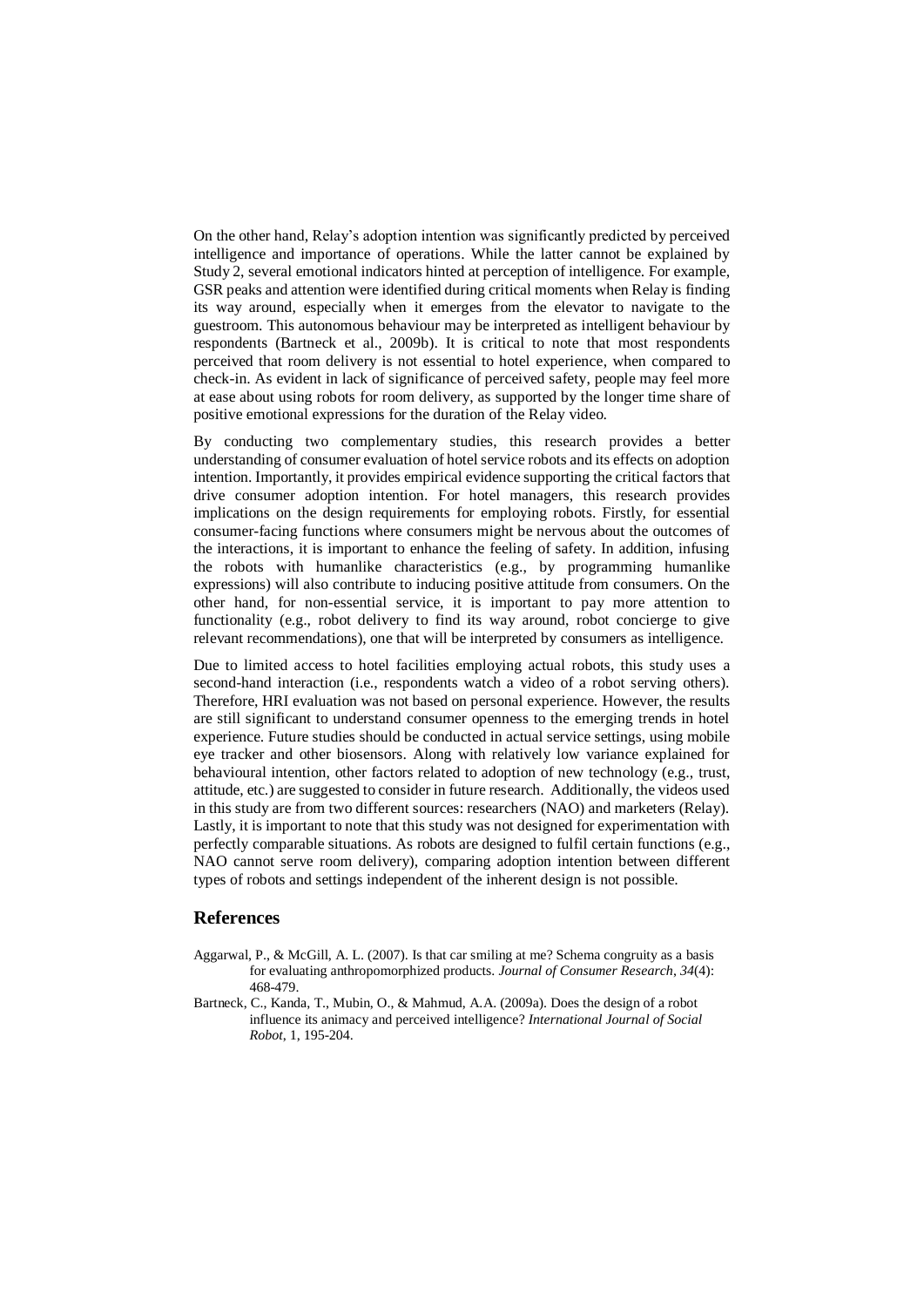- Bartneck, C., Kulic, D., Croft, E., & Zoghbi, S. (2009b). Measurement instruments for the anthropomorphism, animacy, likeability, perceived intelligence, and perceived safety of robots. *International Journal of Social Robot*, 1, 71-81.
- Borsenik, F. (1993). Hospitality technology in the 21st Century. *Hospitality Research Journal*, *17*(1), 259–269.
- Brave, S., & Nass, C. (2003). Emotion in human-computer interaction. In *Human-Computer Interaction Handbook* (pp. 81-96). Hillsdale, NJ: L. Erlbaum Associates Inc.
- Collier, D. A. (1983). The service sector revolution: The automation of services. *Long Range Planning*, 16(6), 10-20.
- Crook, J. (2014). Starwood introduces robotic butlers at Aloft Hotel in Cupertino. https://techcrunch.com/2014/08/13/starwood-introduces-robotic-butlers-at-alofthotel-in-palo-alto/
- Duffy, B.R. (2003). Anthropomorphism and the social robot. *Robotics and Autonomous Systems*, 42, 177-190.
- Duncan, T., & Moriarty, S. E. (1998). A communication-based marketing model for managing relationships. *The Journal of marketing*, *62*(2): 1-13.
- EARS (2015). EARS Application Scenario NAO in a hotel lobby March 2015. https://www.youtube.com/watch?v=vMU\_ytGSWmk
- Engadget (2014). Aloft Hotel's robot butler. https://www.youtube.com/watch?v=7LLxI5L\_5jg
- Guardian, The (2015). Japan's robot hotel: a dinosaur at reception, a machine for room service. https://www.theguardian.com/world/2015/jul/16/japans-robot-hotel-a-dinosaur-atreception-a-machine-for-room-service
- Hair, J. F., Ringle, C. M., & Sarstedt, M. (2011). PLS-SEM: Indeed a Silver Bullet. *Journal of Marketing Theory and Practice*, 19(2): 139-152.
- Hilton (2016). Hilton and IBM pilot "Connie," the world's first Watson-enabled hotel concierge. http://newsroom.hilton.com/index.cfm/news/hilton-and-ibm-pilot-conniethe-worlds-first-watsonenabled-hotel-concierge
- Ivanov, S., Webster, C. & Berezina, K. (2017). Adoption of robots and service automation by tourism and hospitality companies. Paper presented at the INVTUR Conference, 17- 19 May 2017, Aveiro, Portugal.
- Lee, K.M., Peng, W., Jing, S.-A., & Yan, C. (2006). Can robots manifest personality? An empirical test of personality recognition, social responses, and social presence in human-robot interaction. *Journal of Communication*, 56, 754-772.
- McDuff, D., Amr, M., Mahmoud, A., Turcot, J., Mavadati, M., & el Kaliouby, R. (2016). AFFDEX SDK: A cross-platform real-time multi-face expression recognition toolkit. In Proceedings of CHI 2016. San Jose, CA: ACM.
- Murphy, J., Hofacker, C., & Gretzel, U. (2017). Dawning of the age of robots in hospitality and tourism: Challenges for teaching and research. *European Journal of Tourism Research*, 15, 104-111.
- Morewedge, C. K., Preston, J., & Wegner, D. M. (2007). Timescale bias in the attribution of mind. *Journal of personality and social psychology*, *93*(1): 1-11.
- Osawa, H., Akiya, N., Koyama, T., Ema, A., Kanzaki, N., Ichise, R., Hattori, H., & Kubo, A. (2017). What is real risk and benefit on work with robots? From the analysis of a robot hotel. *HRI2017 Companion*. Vienna: ACM.
- Russell, J. (1980). A circumplex model of affect. *Journal of Personality and Social Psychology*, 39, 1161–1178.
- Russell, J., & Feldman Barrett, L. (1999). Core affect, prototypical emotional episodes, and other things called emotion: dissecting the elephant. *Journal of Personality and Social Psychology*, 76, 805–819.
- Salem, M., Lakatos, G., Amirabollahian, F., & Dautenhahn, K. (2015). Would you trust a (faulty) robot? Effects of error, task type and personality on human-robot cooperation and trust. *HRI2015*. Portland, OR: ACM.